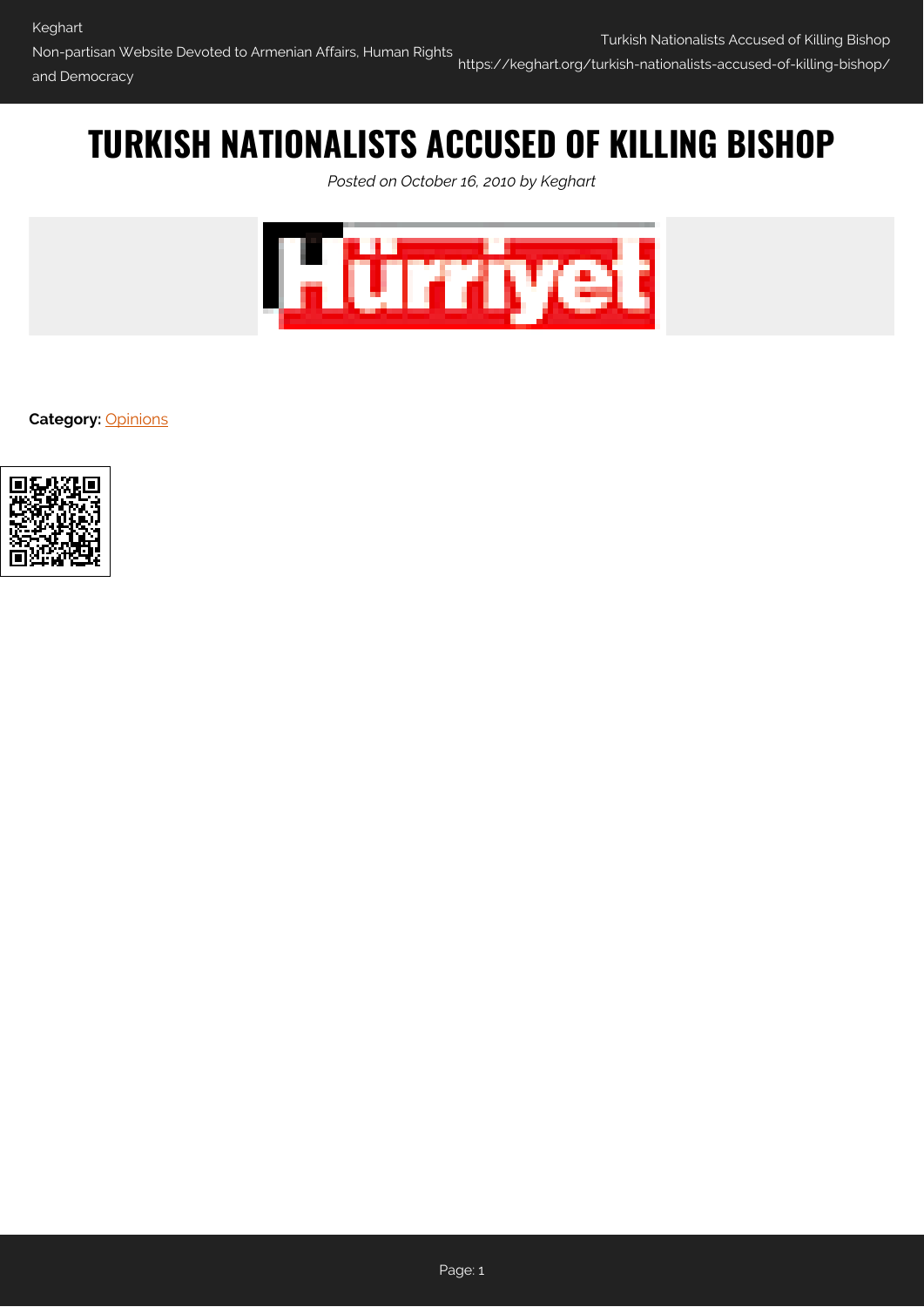Keghart

Turkish Nationalists Accused of Killing Bishop

 $\pmb{\times}$ 

 $\pmb{\times}$ 

Non-partisan Website Devoted to Armenian Affairs, Human Rights and Democracy https://keghart.org/turkish-nationalists-accused-of-killing-bishop/

 $\pmb{\times}$ 

## Vatican City - [The Associated Press,](http://www.hurriyetdailynews.com/n.php?n=turkish-nationalists-accused-of-killing-bishop-2010-10-15) 15 October 2010

Turkey's top Roman Catholic bishop on Thursday publicly accused Turkish ultra-nationalists and religious fanatics of being behind the slaying of the country's senior bishop in June.

Monsignor Luigi Padovese, the Vatican's apostolic vicar in Anatolia, was stabbed to death, allegedly by his driver, outside his home in İskenderun on June 3, a day before he was to leave for Greek Cyprus to meet Pope Benedict XVI.

## $\pmb{\times}$

## Vatican City - [The Associated Press,](http://www.hurriyetdailynews.com/n.php?n=turkish-nationalists-accused-of-killing-bishop-2010-10-15) 15 October 2010

Turkey's top Roman Catholic bishop on Thursday publicly accused Turkish ultra-nationalists and religious fanatics of being behind the slaying of the country's senior bishop in June.

Monsignor Luigi Padovese, the Vatican's apostolic vicar in Anatolia, was stabbed to death, allegedly by his driver, outside his home in İskenderun on June 3, a day before he was to leave for Greek Cyprus to meet Pope Benedict XVI.

The slaying shocked the Turkish church and cast a cloud over Benedict's visit. It was the latest in a string of attacks in recent years on Christians in Turkey, where Christians make up less than 1 percent of the 70 million population.

Turkish officials have insisted the slaying was personal and not religious or politically motivated, and the driver's lawyer has said the suspect had mental problems.

But the head of Turkey's bishops' conference, Monsignor Ruggero Francheschini, told a Vatican meeting Thursday that Padovese was the victim of "premeditated murder" by the same forces that Padovese had denounced for killing a priest in 2006 and three Christians in 2007.

In speech to bishops gathered for a meeting about the plight of Christians in the Middle East, Francheschini said Padovese's killing was part of a "dark plot of complicity between ultra-nationalists and religious fanatics, experts in schemes of tension."

The driver, Murat Altun, was arrested soon after the slaying. His lawyer, Cihan Onal, said Friday that prosecutors in İskenderun are still investigating the case and that it was not clear when they would issue an indictment.

While some church officials and diplomats have quietly said the murder seemed suspect, Franceschini's comments were unusual in their bluntness. He said he wanted to set the record straight to erase the "intolerable slander circulated by the same organizers of the crime."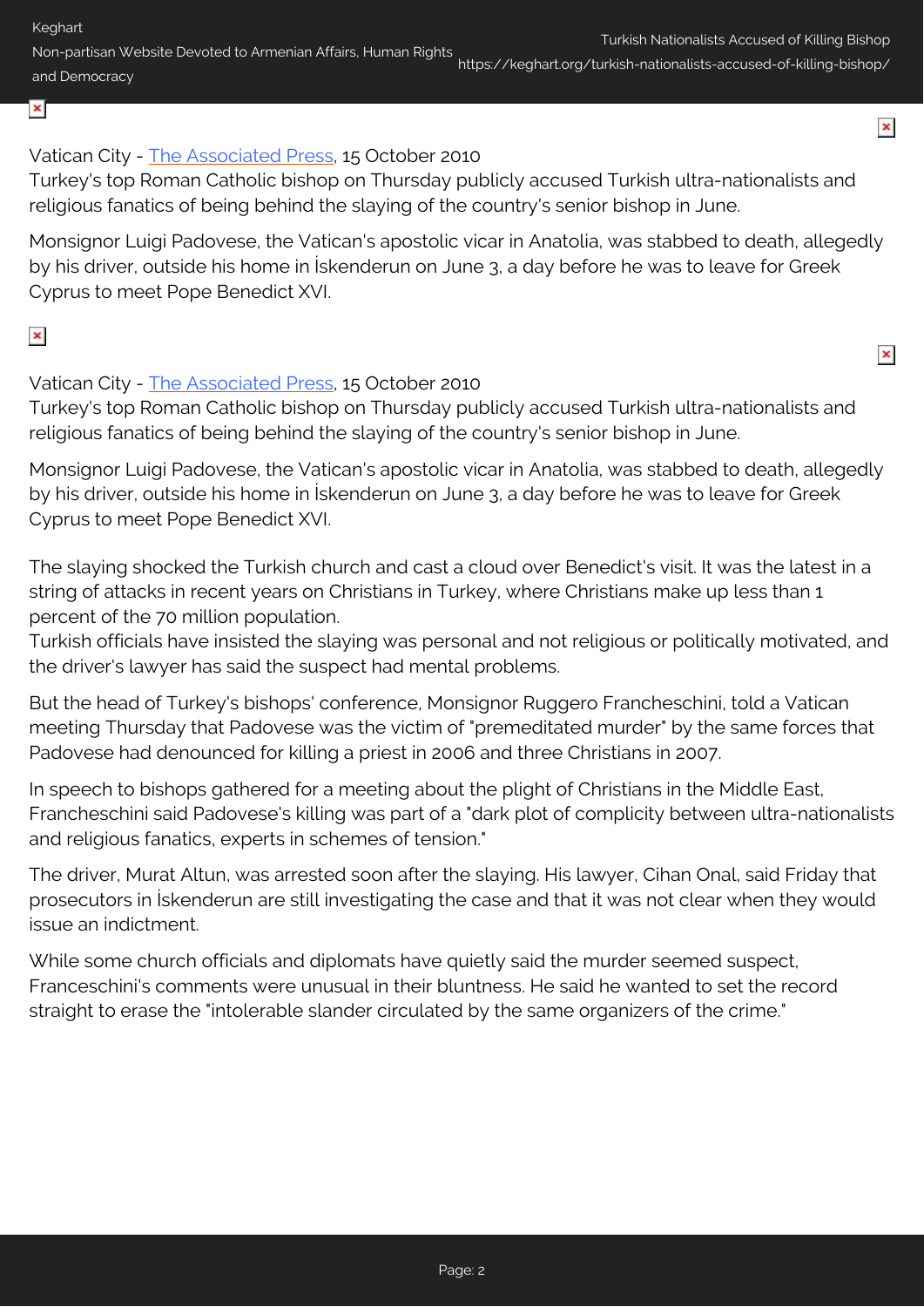Non-partisan Website Devoted to Armenian Affairs, Human Rights

and Democracy https://keghart.org/turkish-nationalists-accused-of-killing-bishop/